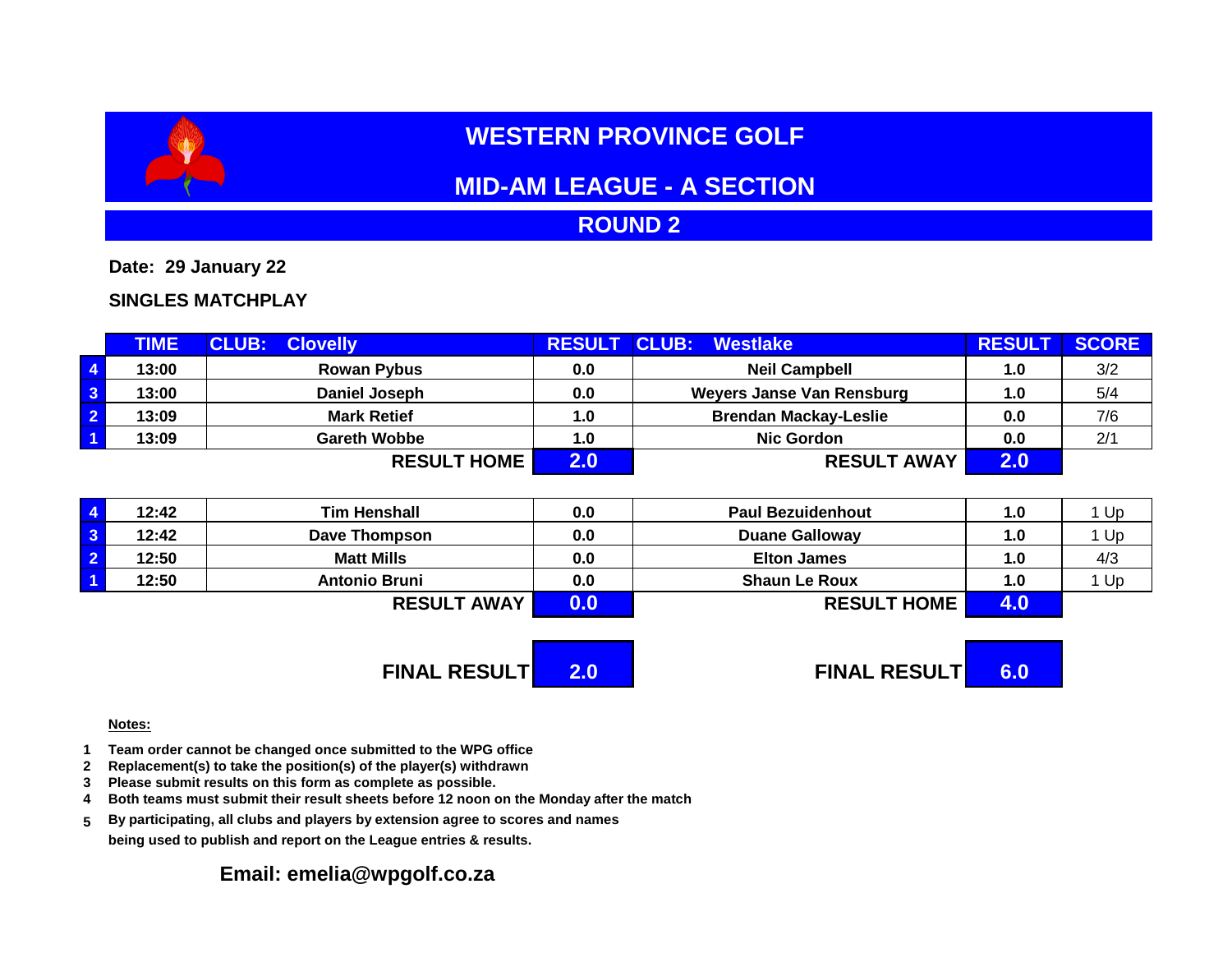# **WESTERN PROVINCE GOLF**

# **MID-AM LEAGUE - A SECTION**

## **ROUND 2**

**Date: 29 January 22**

### **SINGLES MATCHPLAY**

|                         | <b>TIME</b> | <b>CLUB: Bellville</b> |     | <b>RESULT CLUB: KD Mowbray</b> | <b>RESULT</b> | <b>SCORE</b> |
|-------------------------|-------------|------------------------|-----|--------------------------------|---------------|--------------|
| $\overline{4}$          | 12:18       | <b>Werner Theart</b>   | 1.0 | <b>JP De Klerk</b>             | 0.0           | 3/1          |
| $\overline{\mathbf{3}}$ | 12:18       | <b>Thys Louw</b>       | 1.0 | <b>Jason Wolmarans</b>         | 0.0           | 2/1          |
| $\overline{2}$          | 12:26       | Louis Claassen         | 0.0 | Mark Lipman                    | 1.0           | 4/2          |
| $\overline{1}$          | 12:26       | <b>Gerlou Roux</b>     | 0.0 | <b>Riaan Lewis</b>             | 1.0           | 3/2          |
|                         |             | <b>RESULT HOME</b>     |     | <b>RESULT AWAY</b>             | 2.0           |              |

| 13:15 | Erik Van der Walt       | 1.0 | <b>Anthony Hobson</b>   | 0.0 | 4/3 |
|-------|-------------------------|-----|-------------------------|-----|-----|
| 13:15 | <b>Ludwig Schreuder</b> | 0.5 | <b>Thabang Kutumane</b> | 0.5 | A/S |
| 13:23 | <b>Henk Olivier</b>     | 0.0 | John Laurie             | 1.0 | 5/3 |
| 13:23 | <b>Hennie Walters</b>   | 0.0 | <b>Ryan Strauss</b>     | 1.0 | W/O |
|       | <b>RESULT AWAY</b>      | .5  | <b>RESULT HOME</b>      | 2.5 |     |

**FINAL RESULT 3.5 FINAL RESULT 4.5**

#### **Notes:**

- **1 Team order cannot be changed once submitted to the WPG office**
- **2 Replacement(s) to take the position(s) of the player(s) withdrawn**
- **3 Please submit results on this form as complete as possible.**
- **4 Both teams must submit their result sheets before 12 noon on the Monday after the match**
- **5 By participating, all clubs and players by extension agree to scores and names being used to publish and report on the League entries & results.**

### **Email: emelia@wpgolf.co.za**